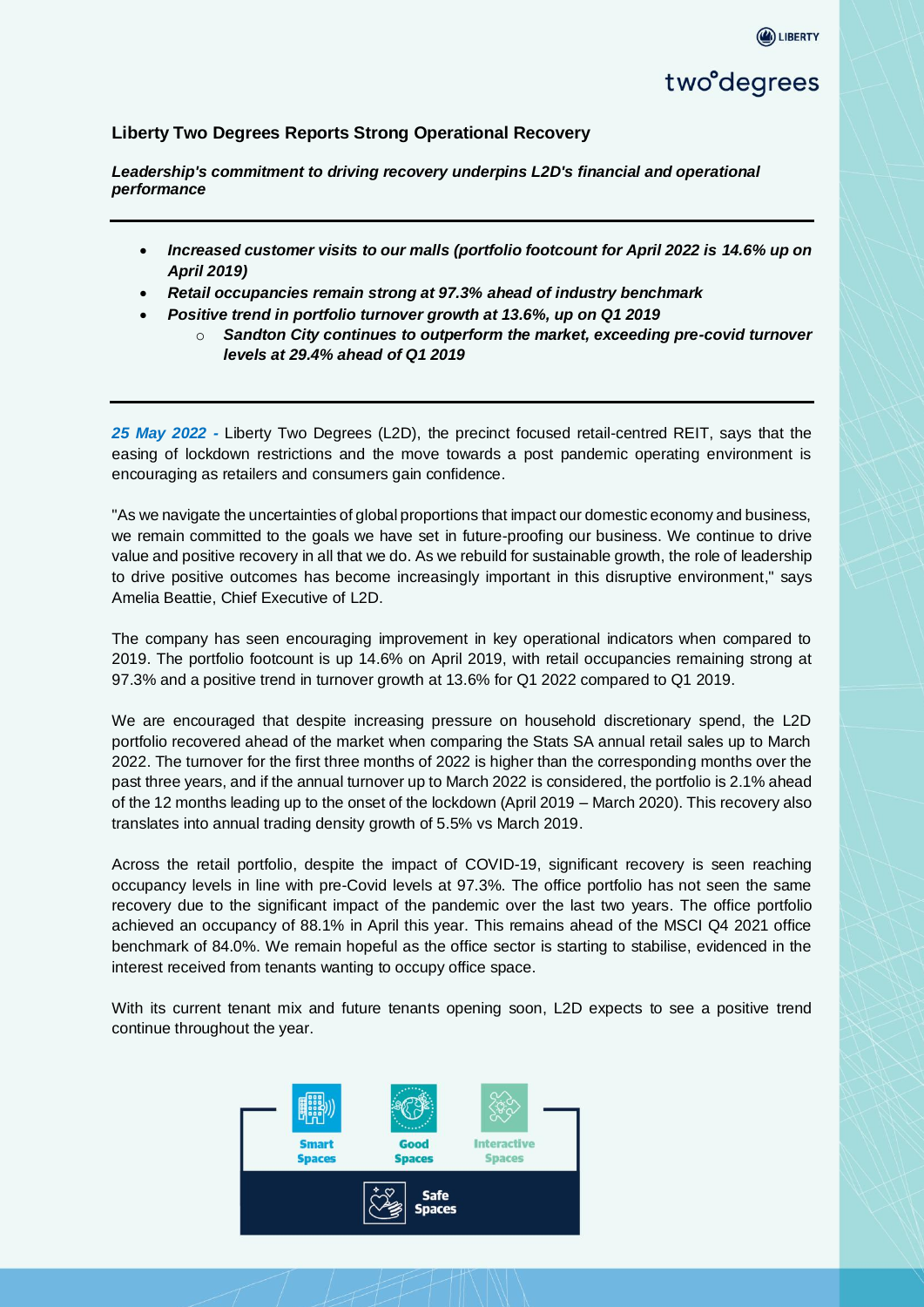

## two<sup>o</sup>degrees

L2D says the evolving retail landscape provides opportunities to adapt and grow. "Our malls continue to evolve and operate as iconic spaces, with Sandton City attracting almost 17 million customers over the year in 2021 and has already seen 6.9m customers visit the mall in 2022 up to April," adds Beattie.

From a Transformation perspective, L2D remains committed in continuing to support gender diversity, inclusivity, and transformation within L2D and the industry, maintaining a level 2 B-BBEE rating.

The devastation caused by the floods in KZN is a stark reminder of the realities of climate change and the responsibility we have towards the sustainability and future of our environments. In line with IMPACT, L2D's ESG value proposition which is driven by a focused strategy, the company is focused on driving its sustainability targets with continued progress across all pillars to attain its bold targets of Net-Zero status by 2030.

"Our commitment to investing in our portfolio of quality assets underpins our financial and operational performance by ensuring our offerings remain relevant. Notwithstanding the improved operational metrics, we remain realistic on the uncertainties which prevail. The real task will be to ensure that we build on this momentum and focus efforts on the execution of our strategic priorities, to ensure that the gains we are making, translate into improved financial results and a stronger business in 2022", Beattie concludes.

- *Ends -*

**Enquiries: Liberty Two Degrees [investors@liberty2degrees.co.za](mailto:L2DMedia@liberty2degrees.co.za)**

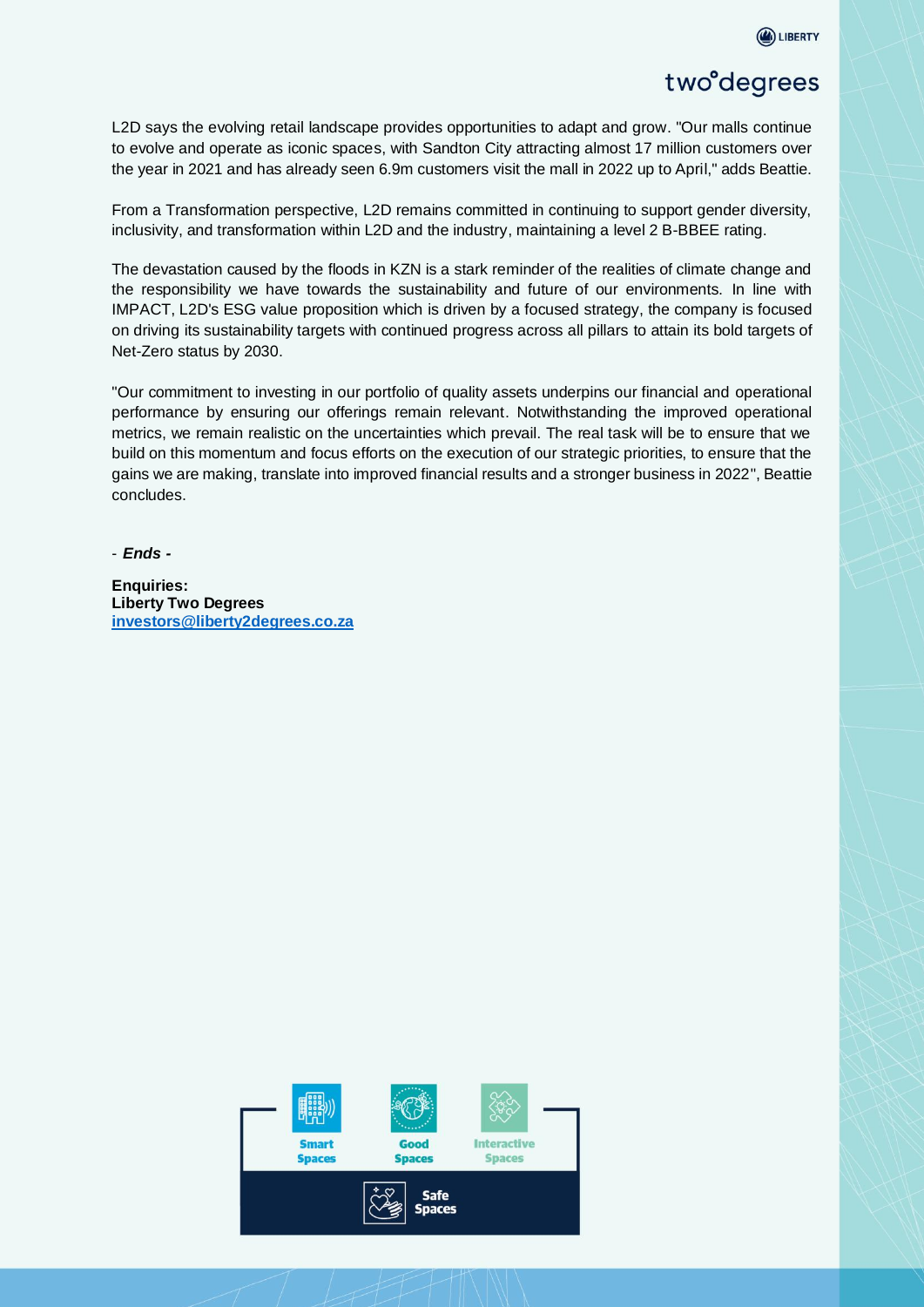

# two<sup>o</sup>degrees

#### **NOTES TO EDITORS**

#### **About Liberty Two Degrees Limited**

Liberty Two Degrees (L2D) is a South African precinct-focused, retail-centred REIT, reconstituted and listed as a corporate REIT ON 1 November 2018. L2D's **purpose** is to continue to create experiential spaces that benefit generations, with a **vision** to be the leading South African, precinct-focused, retailcentred REIT. L2D's purpose and vision guide its strategy and underpin its everyday business activities.

#### **About Liberty Two Degrees' portfolio**

L2D has investments in a quality portfolio of iconic assets, these are:

- **Johannesburg:** 
	- o Sandton City Complex; Eastgate Complex; and Nelson Mandela Square;
	- o Sandton Sun Hotel, the InterContinental Sandton Towers and the Garden Court Sandton City;
	- o Standard Bank Centre offices; and
	- o Melrose Arch precinct
- **Cape Town:** Liberty Promenade Shopping Centre;
- **KwaZulu-Natal:** Liberty Centre Head Office and Umhlanga Ridge Office Park; Liberty Midlands Mall; John Ross Eco-Junction Estate; and
- **Bloemfontein:** Botshabelo Mall

L2D is focused on continuously improving the quality of its assets, introducing innovative and unique experiences that attract tenants, shoppers and visitors to its malls in order to create sustainable value for stakeholders. L2D aims to create spaces that provide a sense of community and go beyond the ordinary shopping experience.

#### **L2D building blocks**

L2D's aim is to create spaces that enable personal, memorable human engagements and seamless interactions between retailers and consumers, continually driving authentic encounters through community-driven engagements and a strong focus on sustainable and ethical practices. This has been articulated through the L2D strategic building blocks, which help futureproof the assets and truly set them apart in the market and sharpen the focus of L2D's efforts and business activities. The L2D building blocks are:

• **Good Spaces:** L2D's shopping malls are ecosystems that provide trading and experiential environments for some of the world's most iconic brands as well as brands in high demand. L2D understands the importance of partnering with its stakeholders to accelerate its positive impact on the natural environment. L2D remains bold in driving its net zero commitments, which is evident at a number of its business operations and sites. L2D continues to reduce carbon emissions, water use and waste generation as it moves towards achieving its net zero sustainability target by 2030. Supportive initiatives have been implemented to achieve this goal.